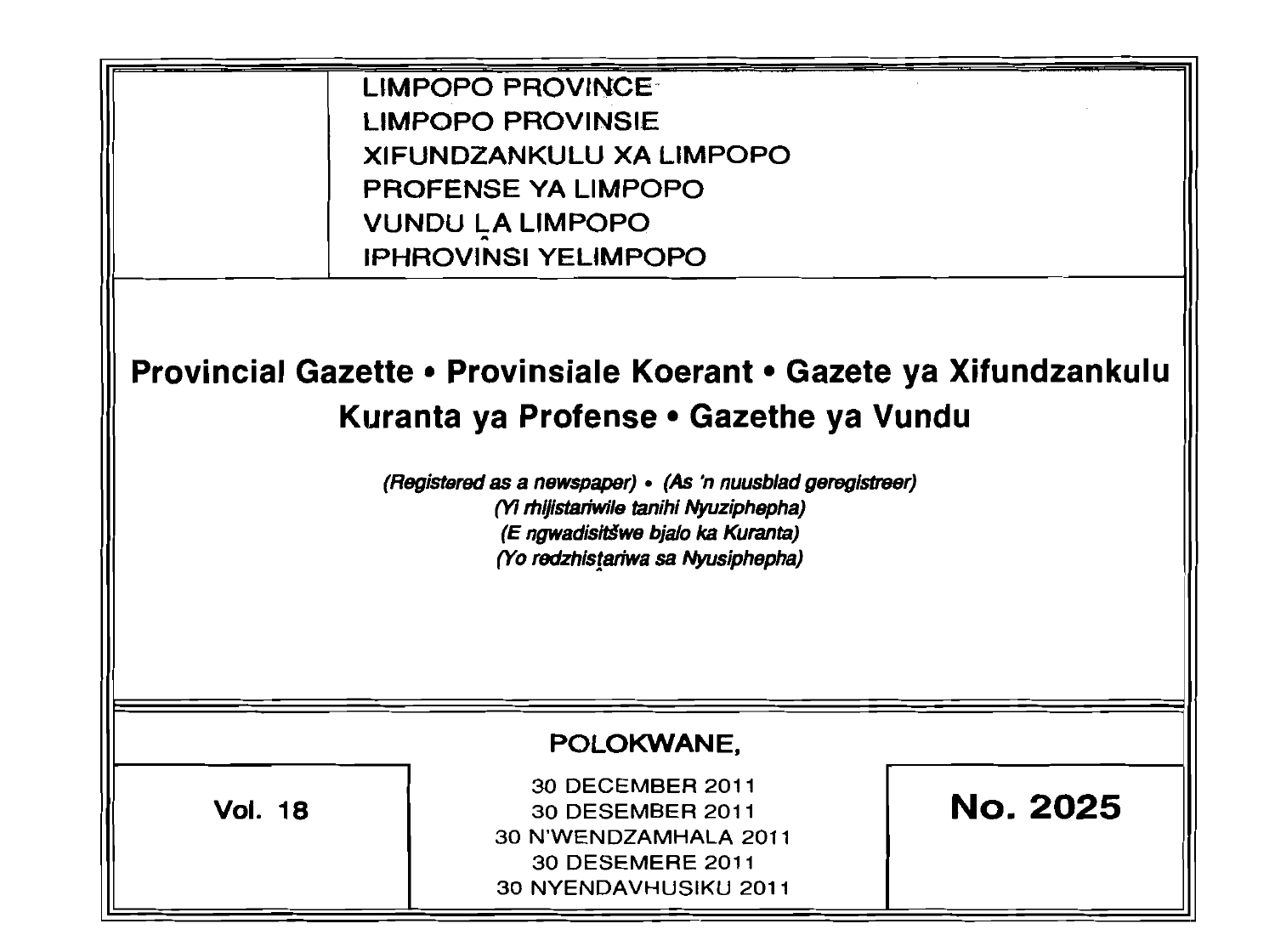#### IMPORTANT NOTICE

The Government Printing Works will not be held responsible for faxed documents not received due to errors on the fax machine or faxes received which are unclear or incomplete. Please be advised that an "OK" slip, received from a fax machine, will not be accepted as proof that documents were received by the GPW for printing. If documents are faxed to the GPW it will be the sender's responsibility to phone and confirm that the documents were received in good order.

Furthermore the Government Printing Works will also not be held responsible for cancellations and amendments which have not been done on original documents received from clients.

#### **CONTENTS • INHOUD**

| No. |                                               | Page<br>No. | Gazette<br>No. |
|-----|-----------------------------------------------|-------------|----------------|
|     | <b>GENERAL NOTICE • ALGEMENE KENNISGEWING</b> |             |                |
|     |                                               |             | 2025           |
|     |                                               |             | 2025           |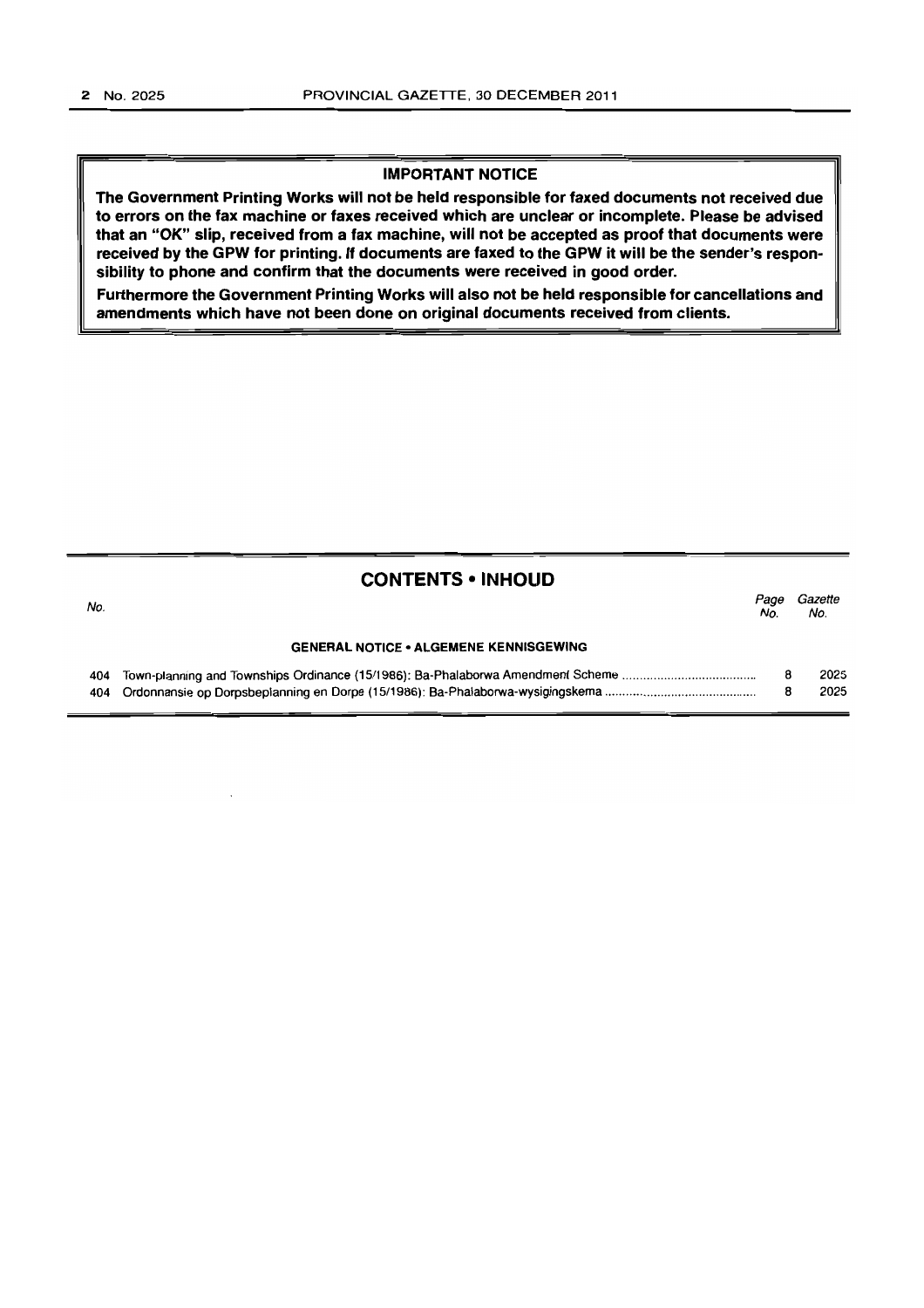NO.2025 3

# **IMPORTANT NOTICE**

# **The**

# **Limpopo Provincial Gazette Function**

**will be transferred to the** 

# **Government Printer in Pretoria**

**as from 1 November 2004** 

## **NEW PARTICULARS ARE AS FOLLOWS:**

## **Physical address:**

Government Printing Works 149 Bosman Street Pretoria

## **Postal address:**

Private Bag X85 Pretoria 0001

**New contact person:** Vino Thaver Tel.: (012) 334-4687

**Fax number:** (012) 323-8805

**E-mail address:** vino.thaver@gpw.gov.za

**Contact person for subscribers:** 

Mrs J. Wehmeyer Tel.: (012) 334-4753 Fax.: (012) 323-9574

This phase-in period is to commence from **15 October 2004** (suggest date of advert) and notice comes into operation as from **1 November 2004.** 

Subscribers and all other stakeholders are advised to send their advertisements directly to the **Government Printing Works,** two weeks before the 1 st November 2004.

> In future, adverts have to be paid in advance before being published in the Gazette.

Advertising Manager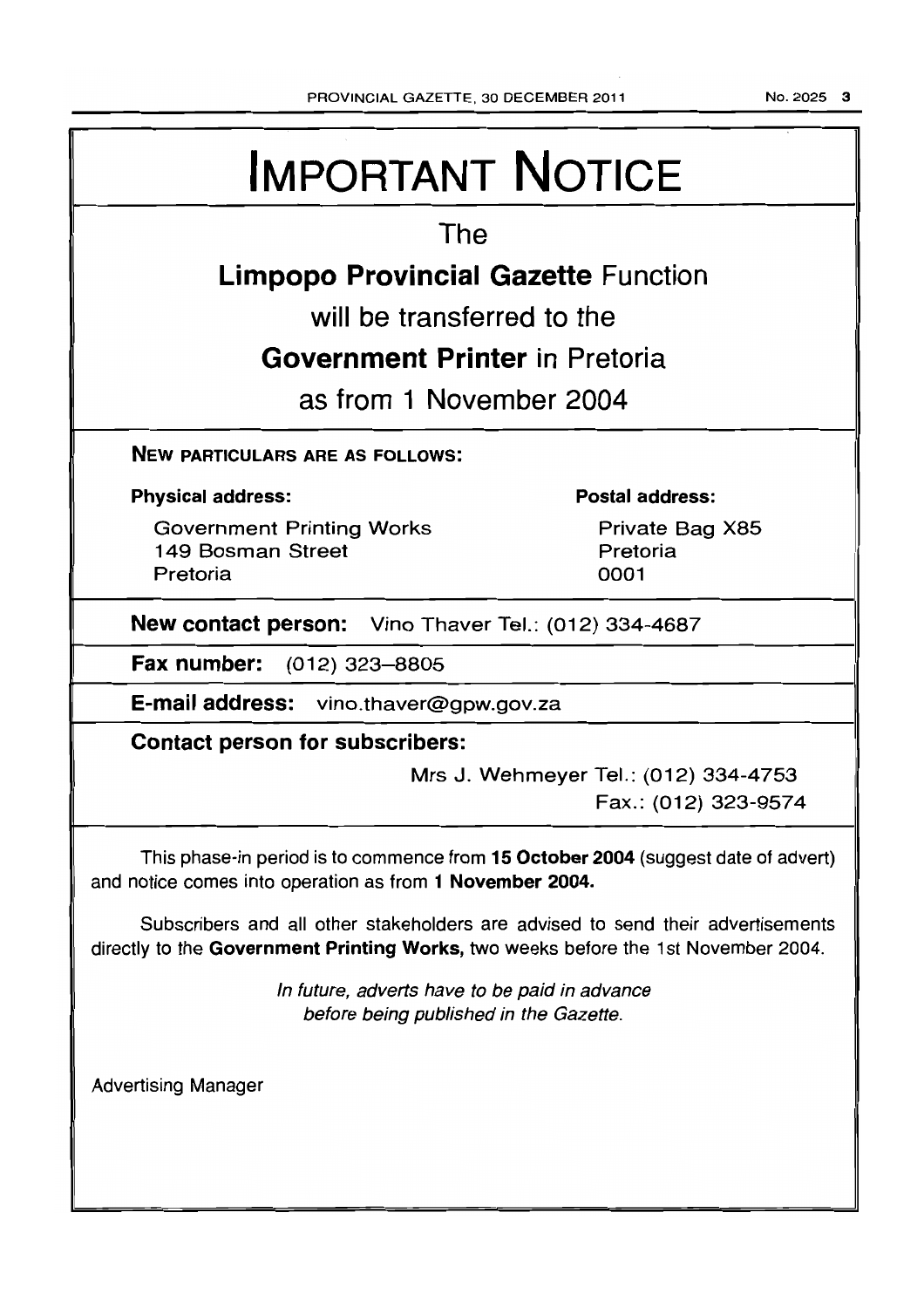IT IS THE CLIENTS RESPONSIBILITY TO ENSURE THAT THE CORRECT AMOUNT IS PAID AT THE CASHIER OR DEPOSITED INTO THE GOVERNMENT PRINTING WORKS BANK ACCOUNT AND ALSO THAT THE REQUISITION/COVERING LETTER TOGETHER WITH THE ADVERTISEMENTS AND THE PROOF OF DEPOSIT REACHES THE GOVERNMENT PRINTING WORKS IN TIME FOR INSERTION IN THE PROVINCIAL GAZETTE.

**No ADVERTISEMENTS WILL BE PLACED WITHOUT PRIOR PROOF OF PRE-PAYMENT.** 

|                                                                 | $\frac{1}{4}$ page R 229.40<br>Size: 10<br>Letter Type: Arial<br>Line Spacing: At:<br>Exactly<br>11pt |
|-----------------------------------------------------------------|-------------------------------------------------------------------------------------------------------|
| <b>TAKE NOTE OF</b><br>THE NEW TARIFFS<br><b>WHICH ARE</b>      | $\frac{1}{2}$ page R 458.75<br>Letter Type: Arial<br>Size: 10<br>Line Spacing: At:<br>Exactly<br>11pt |
| <b>APPLICABLE</b><br><b>FROM THE 1ST OF</b><br><b>JUNE 2011</b> |                                                                                                       |
|                                                                 | $\frac{3}{4}$ page R 688.15<br>Letter Type: Arial<br>Size: 10<br>Line Spacing: At:<br>Exactly<br>11pt |
|                                                                 | Full page R 917.55<br>Letter Type: Arial<br>Size: 10                                                  |
|                                                                 | Line Spacing: At:<br>Exactly<br>11pt                                                                  |

SUBSCRIPTION: R 200,00 PER YEAR / R 917.55 PER PAGE = 25CM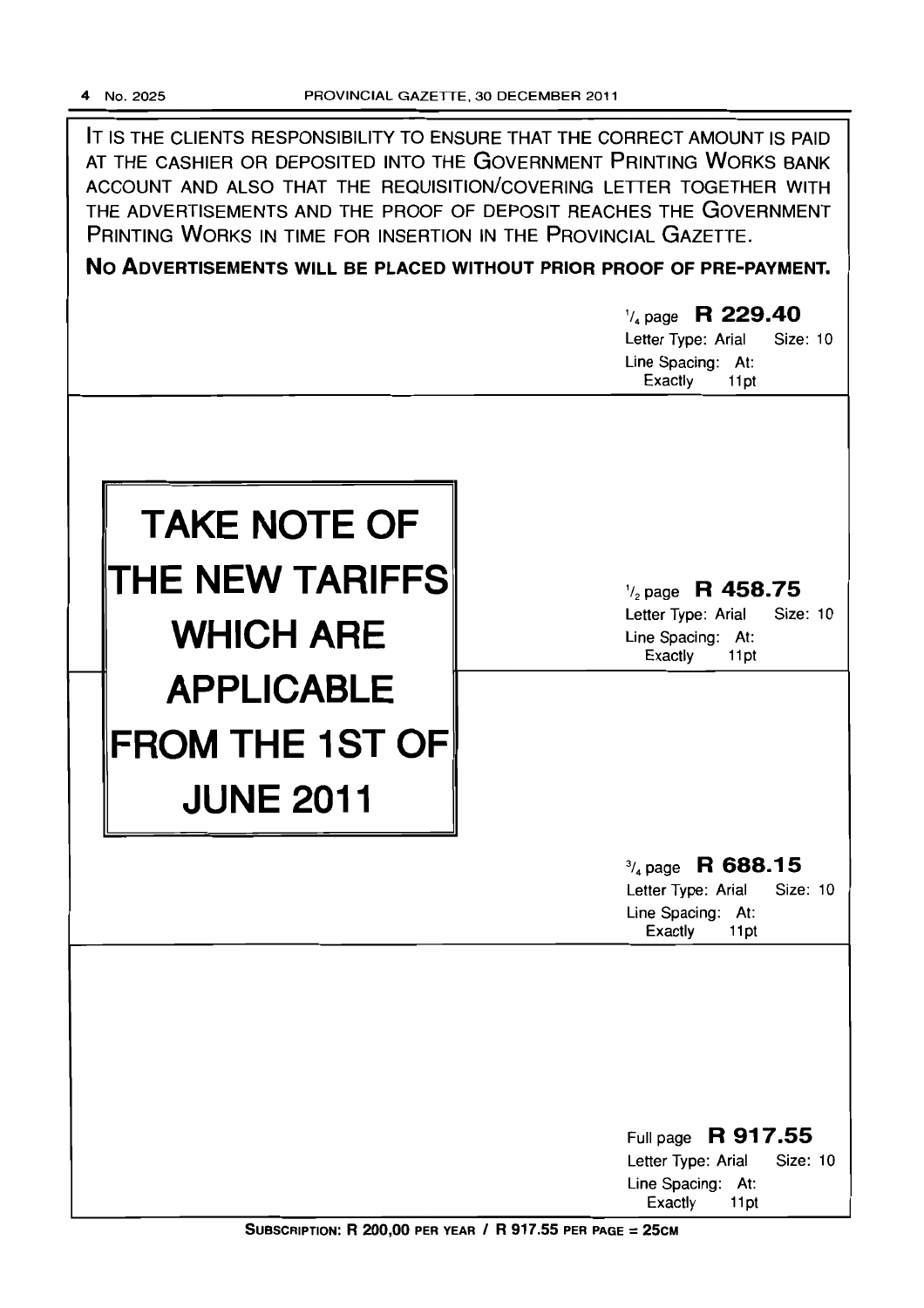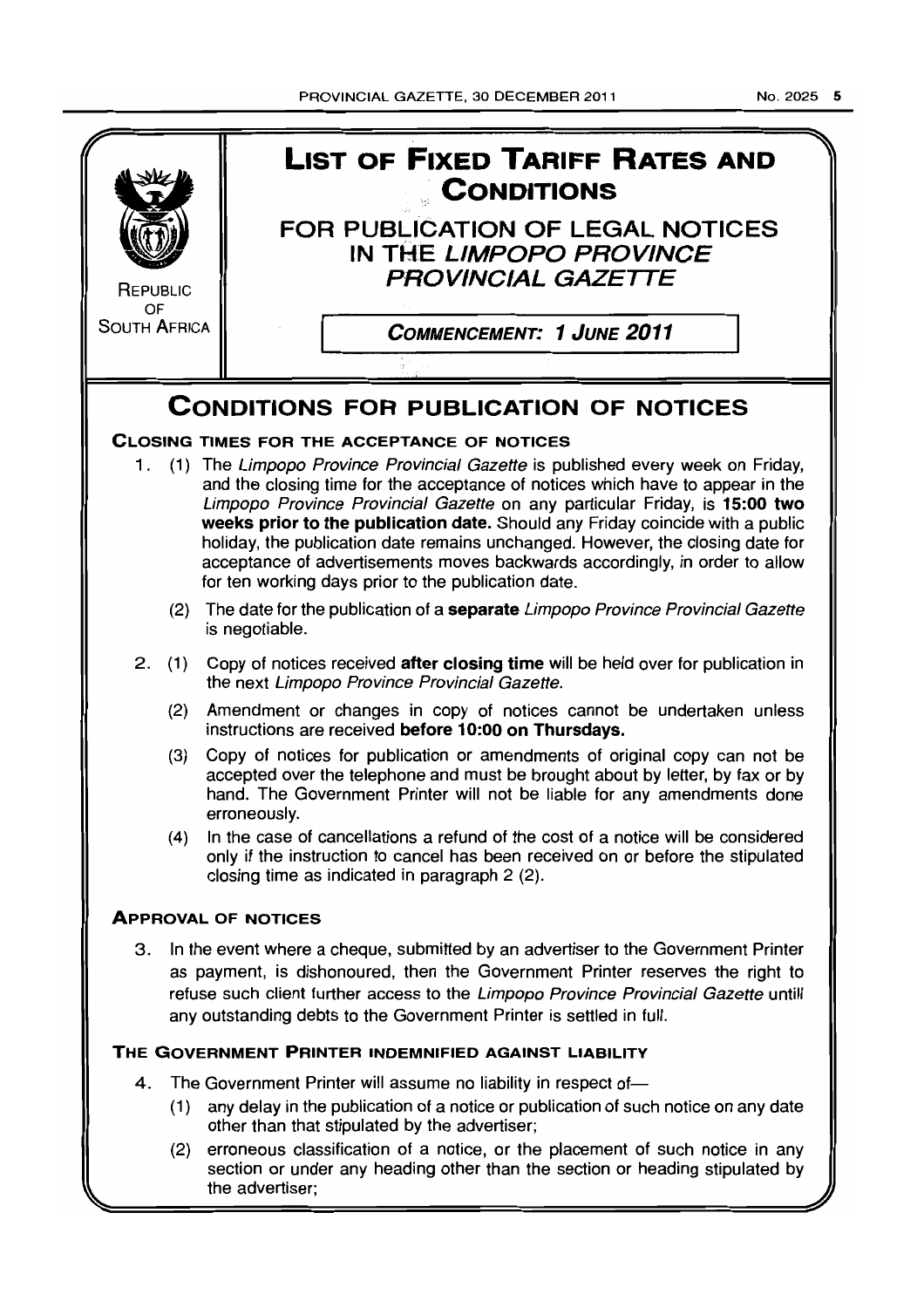(3) any editing, revision, omission, typographical errors or errors resulting from faint or indistinct copy.

#### LIABILITY OF ADVERTISER

5. Advertisers will be held liable for any compensation and costs arising from any action which may be instituted against the Government Printer in consequence of the publication of any notice.

#### **COPY**

- 6. Copy of notices must be typed on one side of the paper only and may not constitute part of any covering letter or document.
- 7. At the top of any copy, and set well apart from the notice, the following must be stated:

Where applicable

- (1) The heading under which the notice is to appear.
- (2) The cost of publication applicable to the notice, in accordance with the "Word Count Table",

#### PAYMENT OF COST

- 9, With effect from 1 NOVEMBER 2004 no notice will be accepted for publication unless the cost of the insertion(s) is prepaid in CASH or by CHEQUE or POSTAL ORDERS. It can be arranged that money can be paid into the banking account of the Government Printer, in which case the deposit slip accompanies the advertisement before publication thereof.
- 10. (1) The cost of a notice must be calculated by the advertiser in accordance with the word count table.
	- (2) Where there is any doubt about the cost of publication of a notice, and in the case of copy, an enquiry. accompanied by the relevant copy, should be addressed to the Advertising Section, Government Printing Works, Private Bag X85, Pretoria, 0001 [Fax: (012) 323-8805], before publication.
- 11. Overpayment resulting from miscalculation on the part of the advertiser of the cost of publication of a notice will not be refunded, unless the advertiser furnishes adequate reasons why such miscalculation occurred. In the event of underpayments, the difference will be recovered from the advertiser, and the notice(s) will not be published until such time as the full cost of such publication has been duly paid in cash or by cheque or postal orders, or into the banking account.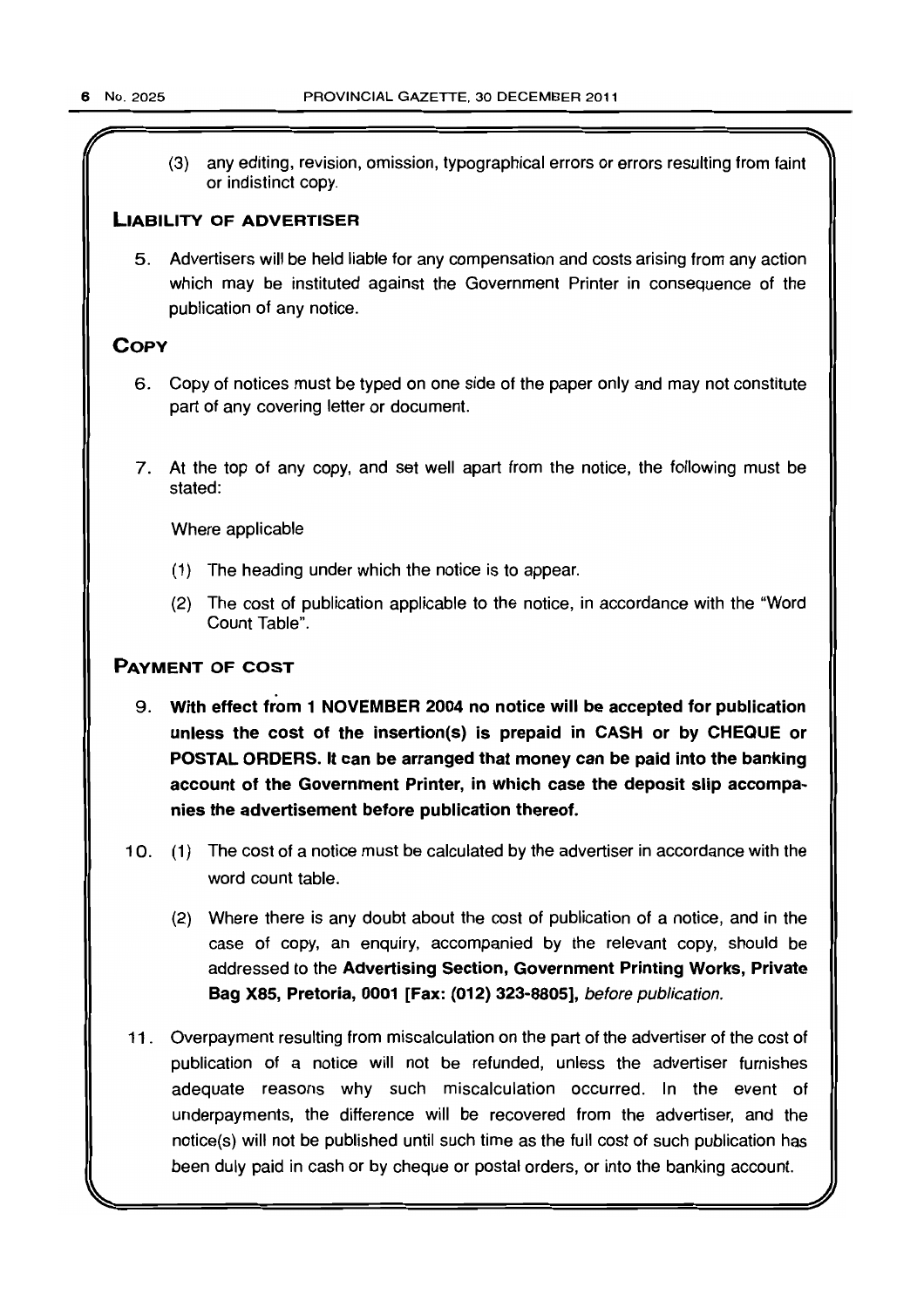- 12. In the event of a notice being cancelled, a refund will be made only if no cost regarding the placing of the notice has been incurred by the Government Printing Works.
- 13. The Government Printer reserves the right to levy an additional charge in cases where notices, the cost of which has been calculated in accordance with the Word Count Table, are subsequently found to be excessively lengthy or to contain overmuch or complicated tabulation.

#### PROOF OF PUBLICATION

14. Copies of the Limpopo Province Provincial Gazette which may be required as proof of publication, may be ordered from the Government Printer at the ruling price. The Government Printer will assume no liability for any failure to post such Limpopo Province Provincial Gazette(s) or for any delay in despatching it/them.

# **GOVERNMENT PRINTERS BANK ACCOUNT PARTICULARS**

Bank:

ABSA

BOSMAN STREET

Account No.: 4057114016

Branch code: 632005

Reference No.: 00000049

Fax No.: (012) 323 8805

## Enquiries:

| Mrs. L. Fourie    | Tel.: (012) 334-4686 |
|-------------------|----------------------|
| Mrs. H. Wolmarans | Tel.: (012) 334-4591 |